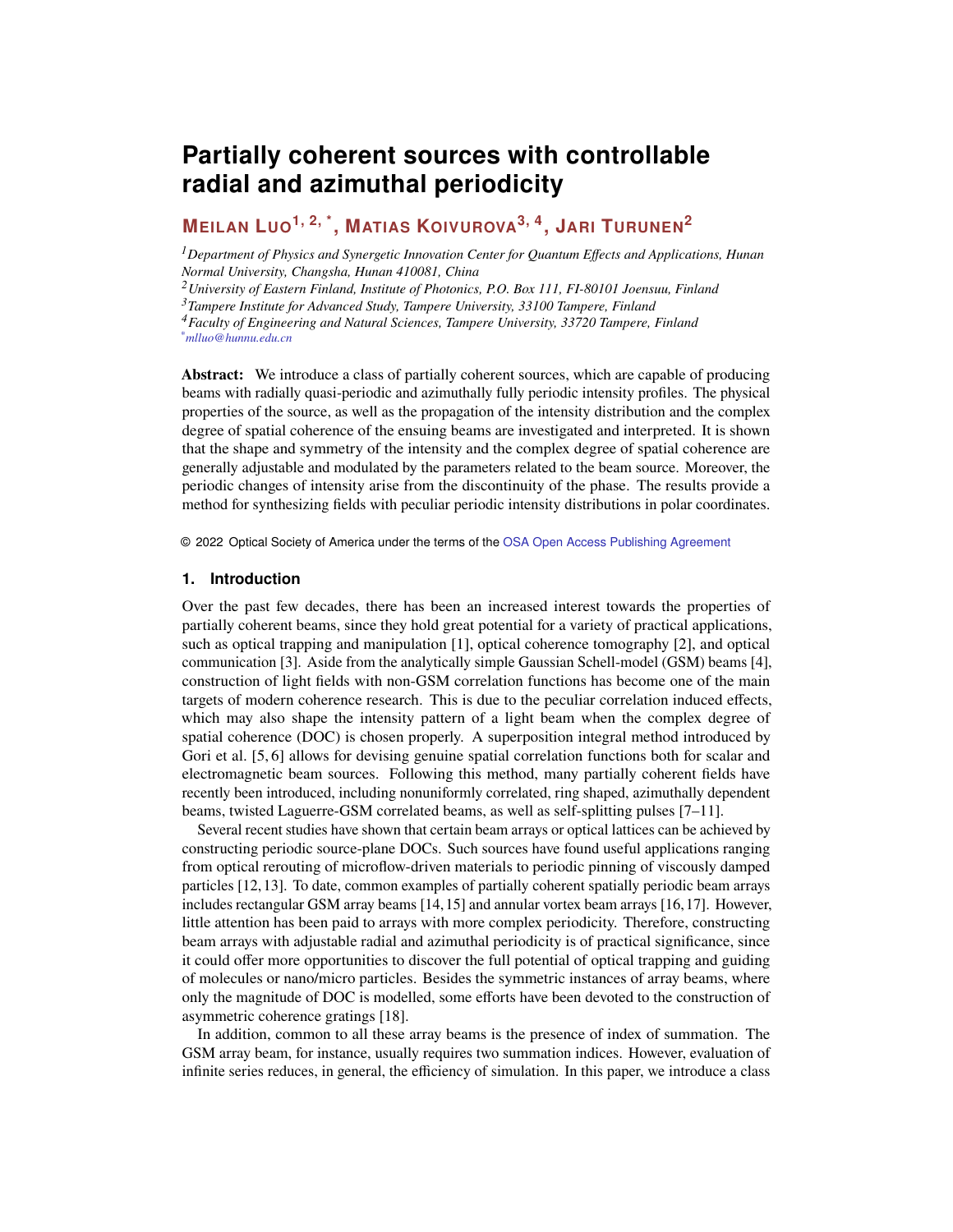of partially coherent beam sources, without a summation index, whose DOC is modulated by a Bessel function and an azimuthally periodic function. Such a beam takes on a quasi radially and azimuthally periodic (RAP) intensity pattern in the far field, a significant difference to previous beam models whose intensity patterns are mostly periodic in Cartesian coordinates. We study the propagation properties of the beam in the Fresnel region and in the far field. The results show that the periodicity and symmetry of the intensity produced by such a beam can be modulated by parameters relevant to the beam source, such as the order of the Bessel function and global coherence. The unique intensity patterns that can be dynamically controllable may match the requirements of particular applications.

#### **2. Partially coherent source model with quasi RAP correlations**

We consider statistically stationary, spatially partially coherent scalar fields at a frequency  $\omega$ , which we leave implicit for brevity. The second-order correlation properties of the fields at two spatial positions  $\rho'_1 = (x'_1, y'_1)$  and  $\rho'_2 = (x'_2, y'_2)$  at the source plane  $z = 0$  can be characterized by the cross-spectral density (CSD) function [\[19\]](#page-12-15)

$$
W^{(0)}(\rho'_1, \rho'_2) = \langle E^*(\rho'_1) E(\rho'_2) \rangle, \tag{1}
$$

where  $E(\rho')$  is the electric field, the asterisk denotes complex conjugation, and the angle brackets stand for ensemble averaging. The sufficient condition that ensures the non-negative definiteness of the CSD can be written in the form [\[5\]](#page-12-4)

<span id="page-1-0"></span>
$$
W^{(0)}(\rho'_1, \rho'_2) = \int_{-\infty}^{\infty} p(\mathbf{v}) H^{(0)*}(\rho'_1, \mathbf{v}) H^{(0)}(\rho'_2, \mathbf{v}) d^2 \mathbf{v},\tag{2}
$$

where  $p(v)$  is a real, non-negative, and Fourier transformable function of a vector variable  $v = (v_x, v_y)$ , and  $H^{(0)}(\rho', v)$  represents the kernel of an arbitrary linear transformation. If we choose a Fourier kernel

<span id="page-1-3"></span>
$$
H^{(0)}(\rho', \nu) = H^{(0)}(\rho') \exp(-i2\pi \rho' \cdot \nu), \qquad (3)
$$

the CSD in Eq. [\(2\)](#page-1-0) factorizes into the Schell-model [\[20\]](#page-12-16) form

$$
W^{(0)}(\rho'_1, \rho'_2) = H^{(0)*}(\rho'_1)H^{(0)}(\rho'_2)f(\Delta\rho'),\tag{4}
$$

where  $\Delta \rho' = \rho'_2 - \rho'_1$  and

<span id="page-1-1"></span>
$$
f(\Delta \rho') = \int_{-\infty}^{\infty} p(\mathbf{v}) \exp(-i2\pi \Delta \rho' \cdot \mathbf{v}) d^2 \mathbf{v},
$$
 (5)

is the inverse Fourier transform of the profile function  $p(\mathbf{v})$ .

In what follows, we specifically assume that the spatial part of the Fourier kernel is a real-valued Gaussian function characterized by a width parameter  $w_0$ , i.e.,

$$
H^{(0)}(\rho') = H_0 \exp\left(-\frac{\rho'^2}{w_0^2}\right).
$$
 (6)

The spectral density of the field can then be written as

<span id="page-1-2"></span>
$$
S^{(0)}(\rho') = W^{(0)}(\rho', \rho') = S_0 \exp\left(-\frac{2\rho'^2}{w_0^2}\right),\tag{7}
$$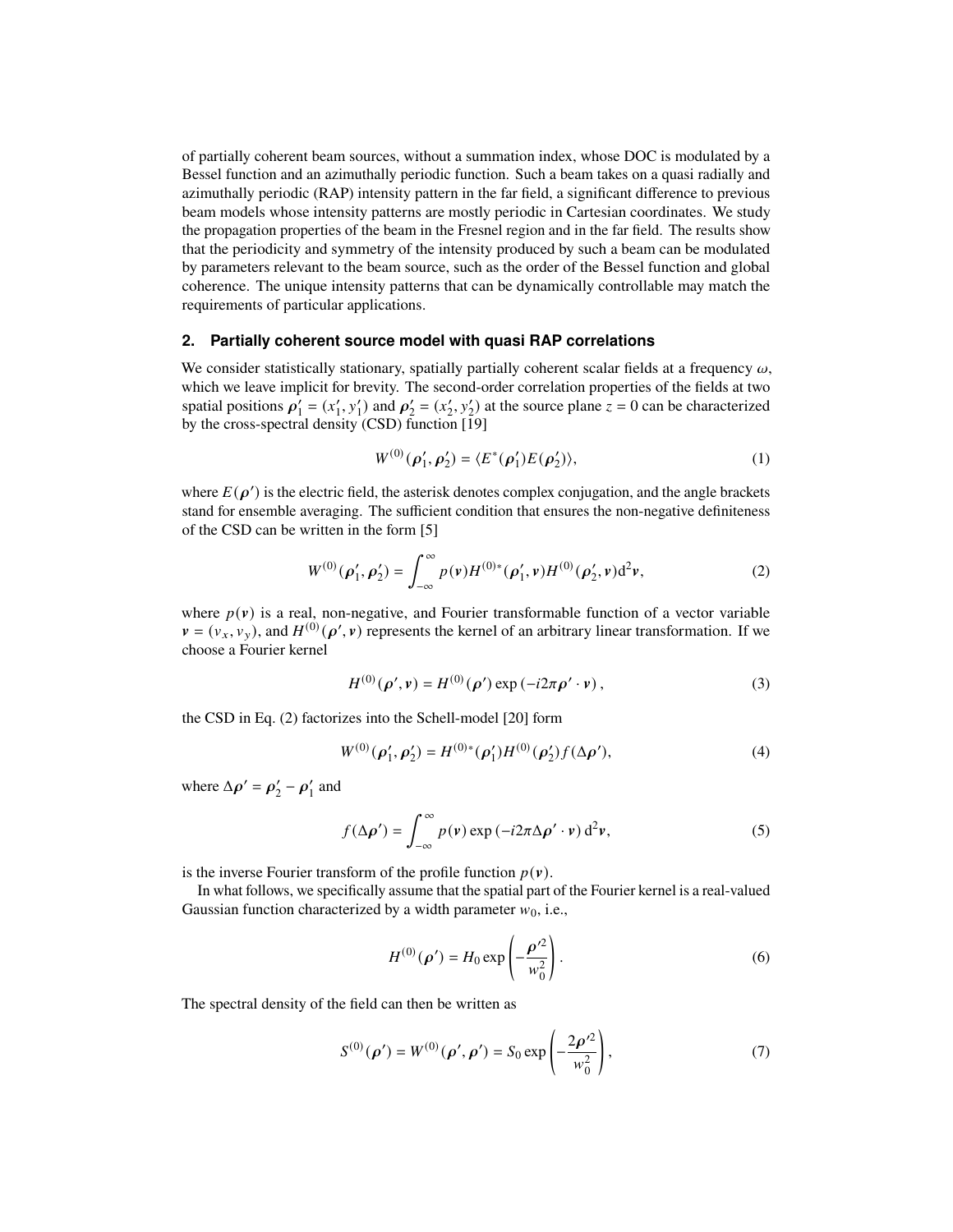where  $S_0 = H_0^2 f(0)$  and the parameter  $w_0$  represents the waist width of the beam source. The complex spatial DOC at the source plane takes the form

<span id="page-2-0"></span>
$$
\mu^{(0)}(\rho'_1, \rho'_2) = \frac{W^{(0)}(\rho'_1, \rho'_2)}{\sqrt{S^{(0)}(\rho'_1)S^{(0)}(\rho'_2)}} = \frac{f(\Delta \rho')}{f(0)},
$$
\n(8)

which depends only on the coordinate difference, i.e.,  $\mu^{(0)}(\rho'_1, \rho'_2) = \mu^{(0)}(\Delta \rho')$ , since  $H^{(0)}(\rho')$ is real-valued.

To generate a quasi RAP beam, it is convenient to express the spatial-frequency vector  $\nu$  in polar coordinates  $(v, \phi)$  defined by writing  $v_x = v \cos \phi$ ,  $v_y = v \sin \phi$ . Here we assume that the function  $p(\mathbf{v})$  has the particular form

<span id="page-2-1"></span>
$$
p(v,\phi) = 2\pi\sigma_0^2 p_m \exp\left(-2\pi^2\sigma_0^2 v^2\right) \left[1 \pm J_m(2\pi r_0 v) \cos(m\phi)\right],
$$
 (9)

where  $\sigma_0$  and  $r_0$  are real constants with values  $\sigma_0 > 0$  and  $r_0 \ge 0$ , and  $J_m(z)$  denotes the Bessel function of the first kind and order  $m$ . The constant  $p_m$  is chosen as

$$
p_m = \begin{cases} \left\{1 \pm \exp\left[-r_0^2/(2\sigma_0^2)\right]\right\}^{-1} & \text{when } m = 0\\ 1 & \text{when } m \neq 0 \end{cases}
$$
 (10)

to ensure that  $f(0) = 1$  in Eq. [\(8\)](#page-2-0). Since  $J_{-m}(z) = (-1)^m J_m(z)$ , we need to consider only non-negative values of  $m$ .

Ĩ,

It is now convenient to introduce polar spatial-difference coordinates  $\Delta \rho' = (\Delta \rho', \Delta \varphi')$  by writing  $\Delta x' = \Delta \rho' \cos \Delta \varphi', \Delta y' = \Delta \rho' \sin \Delta \varphi'$ . In what follows, we will consider field properties using two characteristic ratios:

$$
q = \sigma_0 / w_0 \tag{11}
$$

and

$$
r = r_0/\sigma_0 = R/q,\tag{12}
$$

where  $R = r_0/w_0$  and the ratio q is a measure of the global DOC of the standard GSM beam. Then, on inserting from Eq. [\(9\)](#page-2-1) into Eq. [\(5\)](#page-1-1) and making use of Eq. [\(8\)](#page-2-0), we find by straightforward integration that the source-plane DOC has a rotationally symmetric form (see the Appendix for details of the derivation)

<span id="page-2-2"></span>
$$
\mu^{(0)}(\Delta \rho') = p_m \exp\left(-\frac{\Delta \rho'^2}{2\sigma_0^2}\right) \left[1 + C_m(-i)^m \cos(m\Delta \varphi') \exp\left(-\frac{r^2}{2}\right) I_m\left(\frac{r\Delta \rho'}{\sigma_0}\right)\right].
$$
 (13)

Here  $C_m$  takes values of  $\pm 1$  for case of  $m = 0$ , while  $C_m = 1$  for  $m > 0$ . Moreover,  $I_m(z)$  is a modified Bessel function of the first kind and order  $m$ . Considering first the case  $m = 0$ , Eq. [\(13\)](#page-2-2) reduces to the DOC of a GSM beam when  $C_0 = 1$  is chosen and  $r_0 \rightarrow 0$ . On the other hand, if  $C_0 = -1$  and we again let  $r_0 \rightarrow 0$ , we have

<span id="page-2-3"></span>
$$
\mu^{(0)}(\Delta \rho') = \exp\left(-\frac{\Delta \rho'^2}{2\sigma_0^2}\right) \left(1 - \frac{\Delta \rho'^2}{2\sigma_0^2}\right). \tag{14}
$$

This DOC is positive when  $\Delta \rho'/\sigma_0 < \sqrt{\frac{\rho_0}{\rho}}$ 2 and negative otherwise, therefore having a welldefined central lobe and a single annular side lobe with a maximum value  $|\mu^{(0)}(\Delta \rho')| = 1/e^2$  at  $\Delta \rho' / \sigma_0 = 2$ . This solution is recognized as the DOC of a Laguerre–Gauss Schell-model (LGSM) source [\[8\]](#page-12-17) of order  $n = 1$ .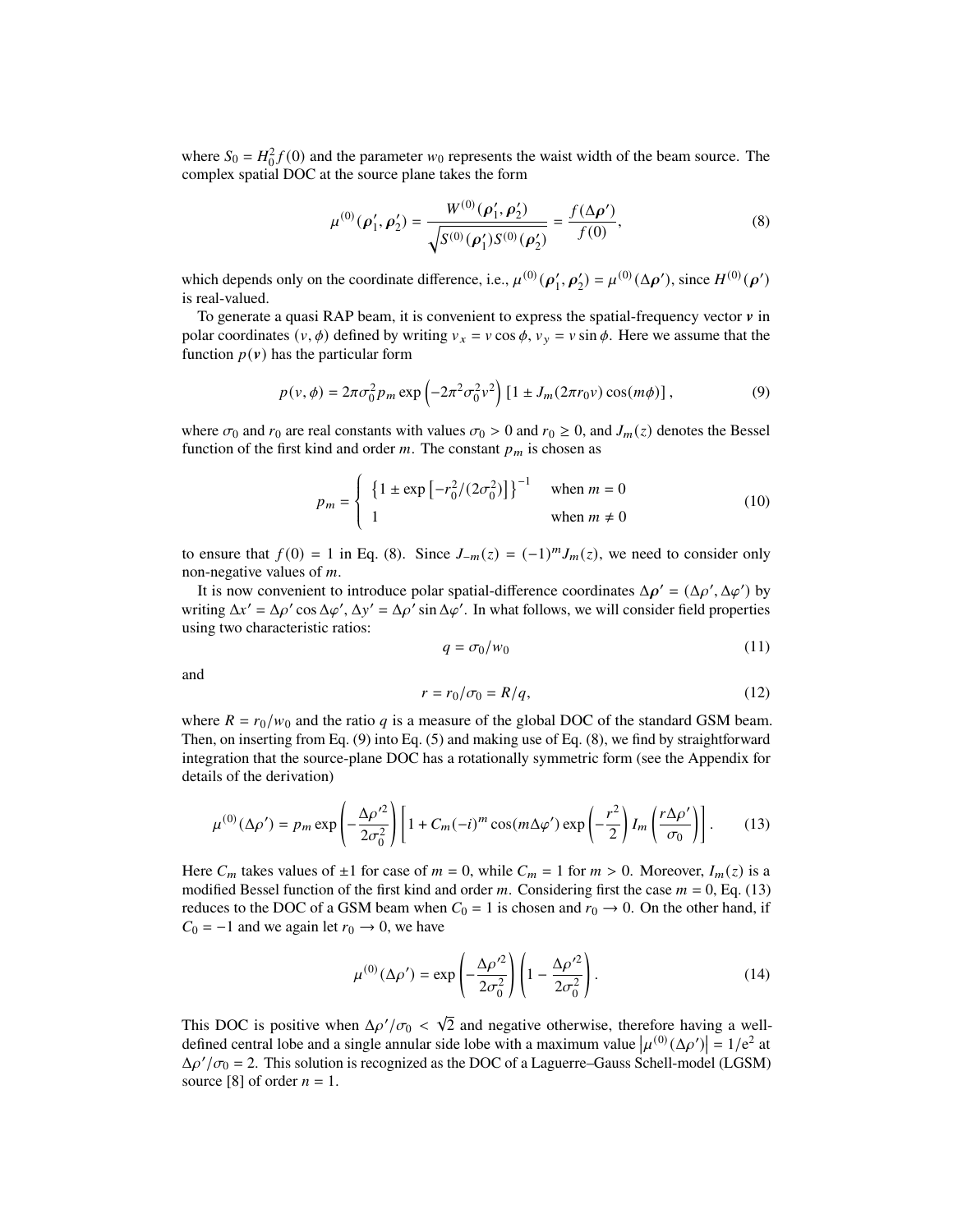For values  $m > 0$ , if  $r = 0$ , Eq. [\(13\)](#page-2-2) reduces to an azimuthally periodic solution

$$
\mu^{(0)}(\Delta \rho', \Delta \varphi') = \exp\left(-\frac{\Delta \rho'^2}{2\sigma_0^2}\right) \left[1 + \cos(m\Delta \varphi')\right].
$$
 (15)

For values  $r > 0$ , the presence of index m in both the cosine function and the Bessel function permits simultaneous control of the DOC in both radial and azimuthal directions. We further note that, for odd values of  $m$ , the DOC at the source plane is complex, meaning that the intensity pattern in the far field is asymmetric about the origin. For even values of  $m$ , the DOC is real, indicating that the far field intensity pattern is symmetric about the origin. These observations follow from basic Fourier optics considerations.

# **3. Propagation of partially coherent quasi RAP beams**

The source described by  $W^{(0)}(\rho'_1, \rho'_2)$ , with the spectral density given by Eq. [\(7\)](#page-1-2) and the DOC defined in Eq. [\(13\)](#page-2-2), radiates a beamlike field that propagates towards the positive half-space  $z > 0$ . Within the paraxial approximation, the propagation of the CSD function between two position vectors  $\rho_1 = (x_1, y_1)$  and  $\rho_2 = (x_2, y_2)$  at any transverse plane is governed by the formula [\[19\]](#page-12-15)

<span id="page-3-0"></span>
$$
W(\rho_1, \rho_2, z) = \iint_{-\infty}^{\infty} W^{(0)}(\rho_1', \rho_2') G^*(\rho_1 - \rho_1', z) G(\rho_2 - \rho_2', z) d^2 \rho_1' d^2 \rho_2'.
$$
 (16)

Here  $G$  is the propagation kernel that can be written as

<span id="page-3-2"></span>
$$
G(\rho - \rho', z) = -\frac{ik}{2\pi z} \exp\left(ik\frac{|\rho - \rho'|^2}{2z}\right),\tag{17}
$$

where  $k = 2\pi/\lambda$  is the wave number in the half-space  $z > 0$ ,  $\lambda$  being the wavelength. Substituting from Eq. [\(2\)](#page-1-0) into Eq. [\(16\)](#page-3-0) and interchanging the order of integration yields

<span id="page-3-1"></span>
$$
W(\boldsymbol{\rho}_1, \boldsymbol{\rho}_2, z) = \int_{-\infty}^{\infty} p(\mathbf{v}) H^*(\boldsymbol{\rho}_1, \mathbf{v}, z) H(\boldsymbol{\rho}_2, \mathbf{v}, z) d^2 \mathbf{v},
$$
\n(18)

with a kernel

<span id="page-3-3"></span>
$$
H(\rho, \nu, z) = \int_{-\infty}^{\infty} H^{(0)}(\rho', \nu) G(\rho - \rho', z) d^2 \rho'.
$$
 (19)

One can readily see that Eq. [\(18\)](#page-3-1) has a similar mathematical form as Eq. [\(2\)](#page-1-0), only the integration kernels are different. Hence, we can use the same treatment as in the derivation of  $W^{(0)}(p'_1, p'_2)$ to obtain an analytic expression of  $W(\rho_1, \rho_2, z)$ . Substituting Eqs. [\(3\)](#page-1-3) and [\(17\)](#page-3-2) into Eq. [\(19\)](#page-3-3) and performing the integral, the product of the two kernels becomes

$$
H^*(\rho_1, \nu, z)H(\rho_2, \nu, z) = \frac{k^2}{4z^2|a(z)|^2} \exp\left\{\frac{ik}{2z}\left(\rho_2^2 - \rho_1^2\right) - \frac{k^2}{4z^2}\left[\frac{\rho_1^2}{a(z)} + \frac{\rho_2^2}{a^*(z)}\right]\right\}
$$
  
 
$$
\times \exp\left\{-\pi^2\left[\frac{1}{a(z)} + \frac{1}{a^*(z)}\right]\nu^2 - \frac{k\pi}{z}\left[\frac{\nu \cdot \rho_1}{a(z)} + \frac{\nu \cdot \rho_2}{a^*(z)}\right]\right\}.
$$
 (20)

Here we have used a short-hand notation

<span id="page-3-4"></span>
$$
a(z) = 1/w_0^2 + ik/(2z) = (1 + izG/z)/w_0^2,
$$
 (21)

where  $z_G = kw_0^2/2$  is the Rayleigh range of a fully coherent Gaussian beam. On performing the integral in Eq. [\(18\)](#page-3-1), we may cast the propagated CSD in the explicit form

$$
W(\rho_1, \rho_2, z) = p_m \frac{w_0^2}{w^2(z)} \exp\left[ -\frac{\rho_1^2 + \rho_2^2}{w^2(z)} \right] \exp\left[ -\frac{\Delta \rho^2}{2q^2 w^2(z)} \right]
$$
  
 
$$
\times \exp\left[ -\frac{ik}{2R(z)} \left( \rho_1^2 - \rho_2^2 \right) \right] F(\rho_1, \rho_2, z) \tag{22}
$$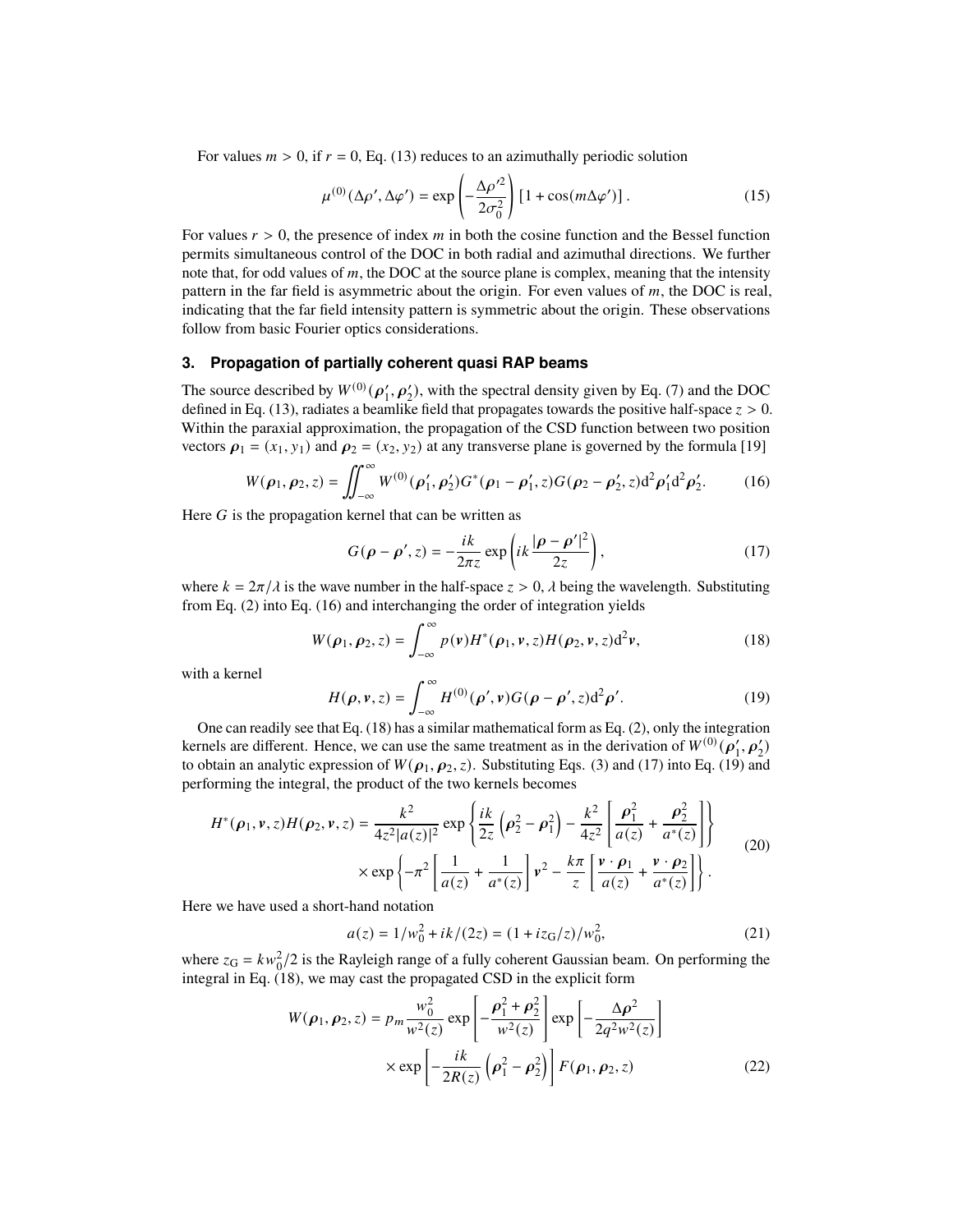with

$$
F(\rho_1, \rho_2, z) = 1 + C_m(-1)^m \cos [m f_{12}(\rho_1, \rho_2, z)]
$$
  
 
$$
\times \exp \left[ -\frac{r^2}{2} c(z) \right] J_m \left[ \frac{kr}{2} \frac{c(z)}{z} g(\rho_1, \rho_2, z) \right].
$$
 (23)

In Eq. [\(22\)](#page-3-4), we have made use of the two standard propagation parameters of GSM beams [\[21\]](#page-12-18), namely the beam width

<span id="page-4-2"></span><span id="page-4-0"></span>
$$
w(z) = w_0 [1 + (z/z_R)^2]^{1/2}
$$
 (24)

and the radius of wave front curvature

<span id="page-4-3"></span>
$$
R(z) = z [1 + (zR/z)2],
$$
 (25)

where

$$
z_{\rm R} = z_{\rm G} \left( 1 + q^{-2} \right)^{-1/2} \tag{26}
$$

denotes the Rayleigh range of the GSM beam. Additionally, in Eq. [\(23\)](#page-4-0), we have employed the following shorthand notations:

<span id="page-4-1"></span>
$$
c(z) = \frac{1 + (z/zG)2}{1 + (z/zR)2},
$$
\n(27a)

$$
g(\rho_1, \rho_2, z) = \frac{1}{\sigma_0} \left[ \frac{\rho_1^2}{a^2(z)} + \frac{\rho_2^2}{a^{*2}(z)} + \frac{2\rho_1 \rho_2 \cos \Delta \varphi}{|a(z)|^2} \right]^{1/2},
$$
 (27b)

$$
f_{12}(\rho_1, \rho_2, z) = \arctan\left\{ \frac{[\rho_1/a(z)] \sin \varphi_1 + [\rho_2/a^*(z)] \sin \varphi_2}{[\rho_1/a(z)] \cos \varphi_1 + [\rho_2/a^*(z)] \cos \varphi_2} \right\},
$$
(27c)

where polar coordinates  $\rho = (\rho, \varphi)$  have been used. It immediately follows from Eq. [\(23\)](#page-4-0) that Eq. [\(22\)](#page-3-4) reduces to the basic GSM beam when the positive sign is chosen for  $m = 0$  and  $r_0 = 0$ . It can be also seen from Eq. [\(22\)](#page-3-4) that, apart from common curvature and transverse widening factors, the CSD retains its mathematical form upon propagation in the sense that  $F(\rho_1, \rho_2, z)$ contains both cosine and Bessel terms.

Looking at the spatial distribution of the spectral density of the propagated beam by writing  $\rho_1 = \rho_2 = \rho$  in Eq. [\(22\)](#page-3-4) and simplifying, we obtain

$$
S(\rho, z) = p_m \frac{w_0^2}{w^2(z)} \exp\left[-\frac{2\rho^2}{w^2(z)}\right]
$$
  
 
$$
\times \left\{1 + C_m(-1)^m \cos(m\varphi) \exp\left[-\frac{R^2}{2q^2}c(z)\right]J_m\left[\frac{2R}{q\sqrt{1+q^2}}\frac{z/z_R}{1 + (z/z_R)^2}\frac{\rho}{w_0}\right]\right\}. (28)
$$

Compared to conventional partially coherent beams with Cartesian or annular symmetry, Eq. [\(28\)](#page-4-1) contains a richer variety of intensity profiles, determined by both the azimuthal dependence in the cosine function and the radial dependence in the Bessel function. More precisely, the azimuthal periodicity is given by  $2\pi/m$ , and the radial spacing is governed by the zeros of the derivative of the Bessel function of *m*th order. Further, one can find from the argument of the Bessel function in Eq. [\(28\)](#page-4-1) that the radial periodicity depends on the global coherence parameter  $q$ , as well as the propagation distance  $z$ , and is inversely proportional to the parameter  $R$ . Since the zeros of the derivative of the Bessel function are not equally spaced, the intensity pattern of the beam has quasi radial periodicity.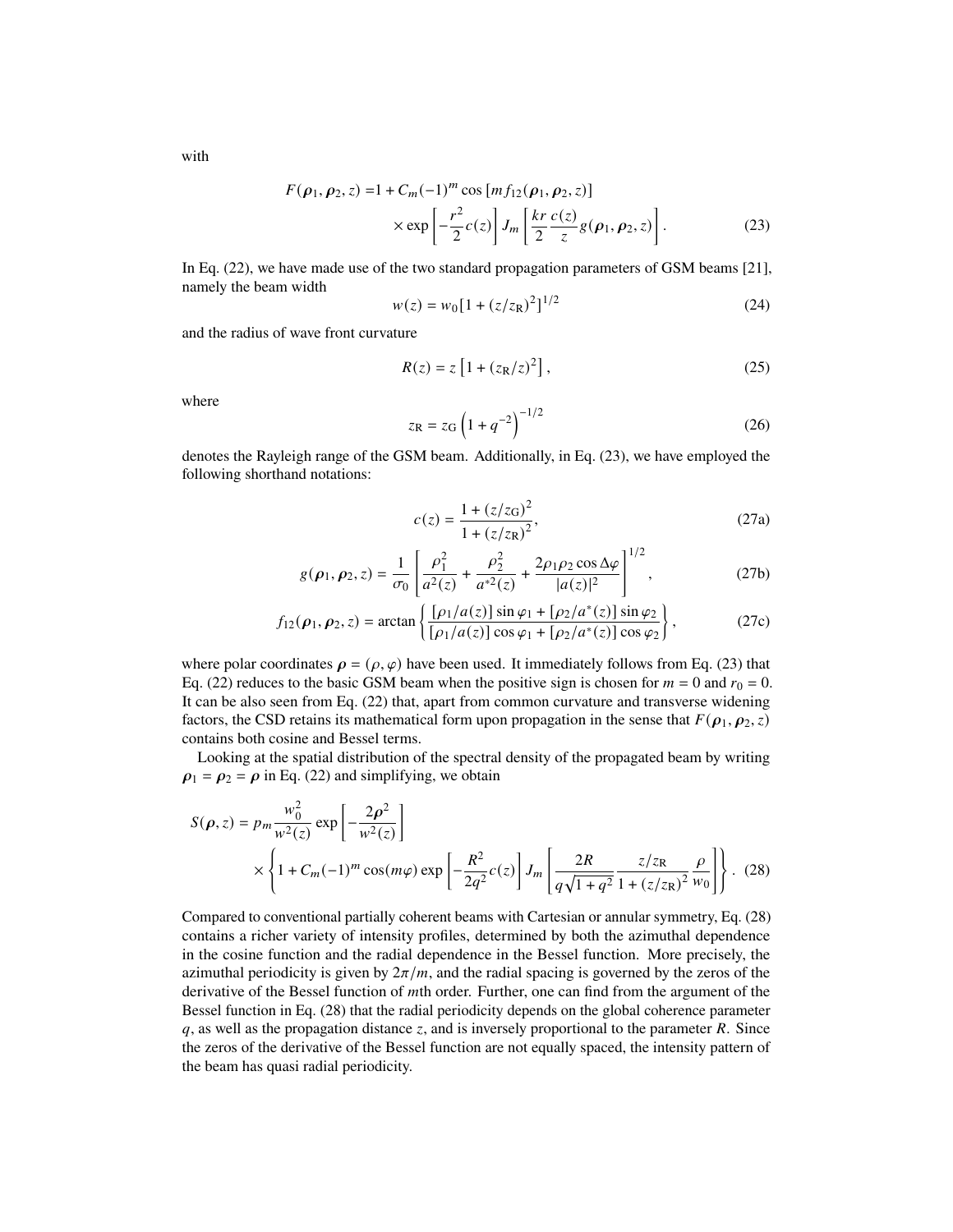Let us next consider the behavior of the field in the far zone,  $z \gg z_R$ . It follows directly from Eqs. [\(24\)](#page-4-2) and [\(25\)](#page-4-3) that  $w(z) \to w_0 z / z_R$  and  $R(z) \to z$  as  $z \to \infty$ , which give

$$
W^{(\infty)}(\rho_1, \rho_2, z) = p_m \frac{z_R^2}{z^2} \exp\left(-\frac{z_R^2}{z^2} \frac{\rho_1^2 + \rho_2^2}{w_0^2}\right) \exp\left(-\frac{z_R^2}{z^2} \frac{\Delta \rho^2}{2q^2 w_0^2}\right) \exp\left[-\frac{ik}{2z} \left(\rho_1^2 - \rho_2^2\right)\right]
$$
  
×  $F^{(\infty)}(\rho_1, \rho_2, z)$ . (29)

In the far zone we also have the limits  $a(z) \to 1/w_0^2$ ,  $c(z) \to 1/(1+q^{-2})$ ,  $g(\rho_1, \rho_2, z) \to$  $w_0^2|\rho_1 + \rho_2|/\sigma_0$ , and  $f_{12}(\rho_1, \rho_2, z) \rightarrow \arg(\rho_1 + \rho_2)$ . We therefore get

<span id="page-5-0"></span>
$$
F^{(\infty)}(\rho_1, \rho_2, z) = 1 + C_m(-1)^m \cos \left[ m \arg (\rho_1 + \rho_2) \right] \exp \left[ -\frac{R^2}{2(1+q^2)} \right] \times J_m \left( \frac{R}{q\sqrt{1+q^2}} \frac{z_R}{z} \frac{|\rho_1 + \rho_2|}{w_0} \right). \tag{30}
$$

Hence, the spectral density in the far zone is given by

$$
S^{(\infty)}(\rho, z) = p_m \frac{z_R^2}{z^2} \exp\left(-\frac{z_R^2}{z^2} \frac{2\rho^2}{w_0^2}\right)
$$
  
 
$$
\times \left\{1 + C_m(-1)^m \cos(m\varphi) \exp\left[-\frac{R^2}{2(1+q^2)}\right] J_m\left(\frac{2R}{q\sqrt{1+q^2}} \frac{z_R}{z} \frac{\rho}{w_0}\right)\right\}.
$$
 (31)

Therefore, the far-zone beam properties become independent on  $z$ , as they should, if the spherical phase in Eq. [\(29\)](#page-5-0) is extracted and we normalize the transverse coordinates to  $w_0 z / z_R$ .

At this stage it is appropriate to look at certain limiting cases. In the fully coherent limit  $q \rightarrow \infty$ , the intensity profile remains Gaussian at all distances if  $m = 0$  and either sign of  $C_0$  is chosen. If  $m > 0$ , the far-zone spectral density reduces to

<span id="page-5-1"></span>
$$
S^{(\infty)}(\rho, z) = \frac{z_{\rm R}^2}{z^2} \exp\left(-\frac{z_{\rm R}^2}{z^2} \frac{2\rho^2}{w_0^2}\right) \left[1 + (-1)^m \cos(m\varphi)\right],\tag{32}
$$

which has a periodic azimuthal variation without a quasiperiodic radial dependence. Considering the opposite limit  $q \ll 1$ , we have

$$
S^{(\infty)}(\rho, z) = p_m \frac{z_R^2}{z^2} \exp\left(-\frac{z_R^2}{z^2} \frac{2\rho^2}{w_0^2}\right) \left[1 + C_m(-1)^m \cos(m\varphi) \exp\left(-\frac{R^2}{2}\right) J_m\left(\frac{2R}{q} \frac{z_R}{z} \frac{\rho}{w_0}\right)\right].
$$
\n(33)

In the limit  $z/z_R \ll 1$  the underlying GSM beam becomes quasihomogeneous, but the RAP beams considered here do not. The far-zone intensity of any quasihomogeneous field is known to be of the same functional form as the Fourier transform of the source plane DOC, i.e., the function  $p(\mathbf{v})$ . However, in our case an extra factor exp  $\left(-R^2/2\right)$  appears in front of the Bessel term.

Considering the fundamental  $m = 0$  solution, the propagation equations reduce to those of the GSM beam when  $C_0 = 1$ . When  $C_0 = -1$  and the limit  $r_0 \rightarrow 0$  is considered, they reduce to the expressions for the  $n = 1$  LGSM beam [\[22\]](#page-12-19). In particular, Eq. [\(31\)](#page-5-1) takes the form

$$
S^{(\infty)}(\rho, z) = \frac{z_{\rm R}^2}{z^2} \exp\left(-\frac{z_{\rm R}^2}{z^2} \frac{2\rho^2}{w_0^2}\right) \left(\frac{z_{\rm R}^2}{z^2} \frac{2\rho^2}{w_0^2} + q^2\right) \left(1 + q^2\right)^{-1},\tag{34}
$$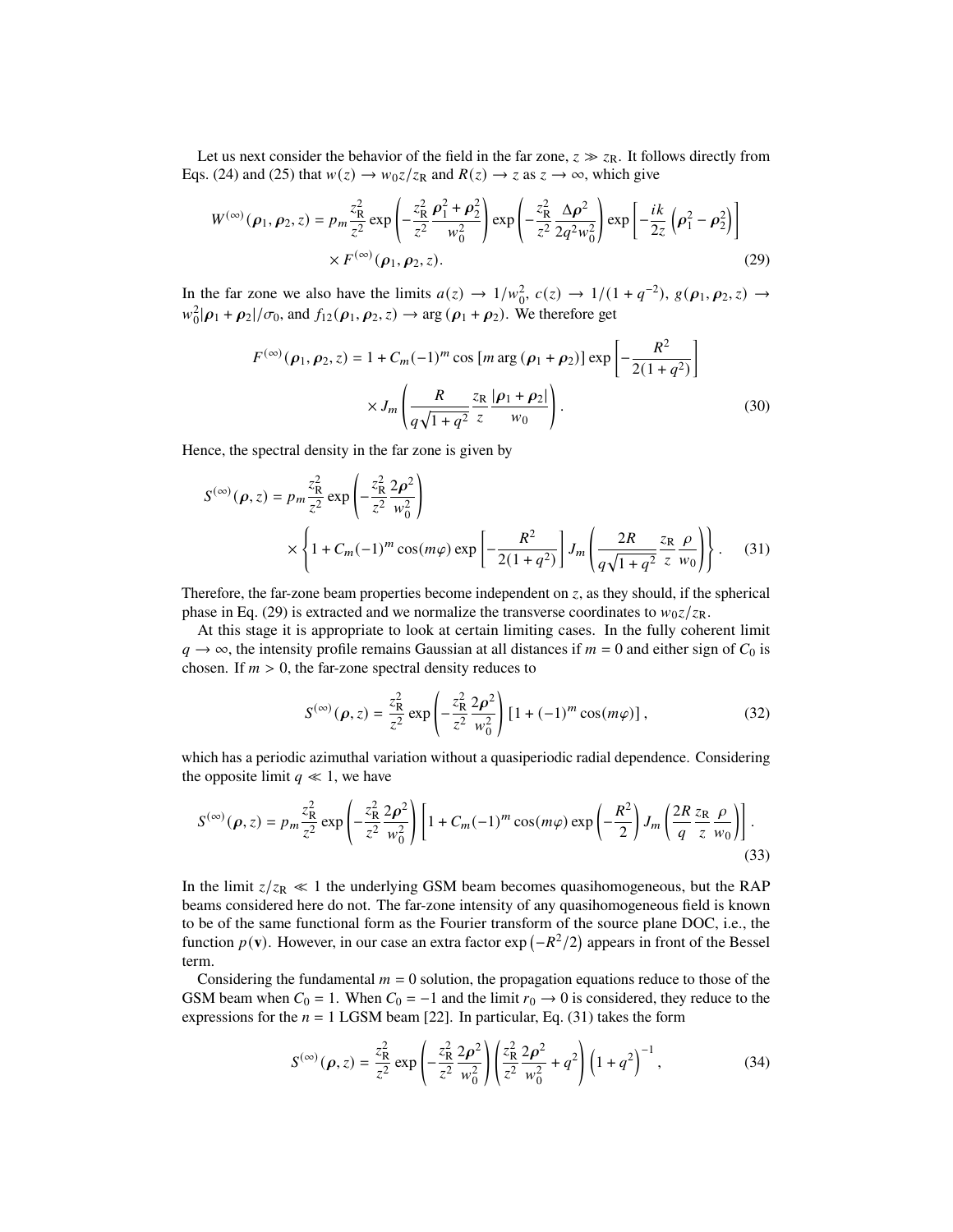which is consistent with Eq. (18) of Ref. [\[8\]](#page-12-17). This intensity profile approaches a Gaussian shape in the coherent limit  $q \rightarrow \infty$  and has a flat-top profile (second derivative equal to zero) when  $q = 1$ . When  $q < 1$  it becomes annular with a peak at  $\rho_0/w_0 = \left[\frac{(1 - q^2)}{2}\right]^{1/2} z/z_R$ , having an axial dip that approaches zero when  $q \to 0$ .

## **4. Source characteristics and beam propagation features**

Having mathematically defined the class of quasi RAP sources and derived expressions for propagation of the beams they radiate, we proceed to examine in more detail the optical properties of these sources and beams in terms of the two characteristic ratios  $r$  (or  $R$ ) and  $q$ .

Let us first visualize correlations at the source plane by plotting distributions of the complex DOC,  $\mu^{(0)}(\Delta \rho')$  in Eqs. [\(14\)](#page-2-3) and [\(13\)](#page-2-2), as a function of normalized coordinates  $\Delta \rho/\sigma_0$ , for some selected values of the parameter r and the index m. Figure [1](#page-6-0) displays the  $\mu^{(0)}(\Delta \rho')$  for different indices  *and a fixed ratio*  $*r*$ *. The top and bottom rows show the modulus and phase of the DOC,* respectively. To visualize the relatively faint side-lobe structure more clearly, we display on the top row the square root of the modulus  $\left|\mu^{(0)}(\Delta \boldsymbol{\rho}')\right|$ .



<span id="page-6-0"></span>Fig. 1. Source-plane DOC with fixed  $r = 5$  for different values of index  $m$ : (a)  $m = 0$ , (b)  $m = 1$ , (c)  $m = 2$ , and (d)  $m = 3$ . The top row shows the square root of the modulus of the DOC, while the bottom row illustrates the phase.

Column (a) in Fig. [1](#page-6-0) illustrates the (real-valued) DOC of the fundamental  $m = 0$  solution with  $C_0 = -1$ . The modulus of the DOC has a central lobe with r-dependent width, and a single side lobe with an *r*-dependent scale. The phase of the DOC is zero within the central peak and  $\pi$ outside it. With  $C_0 = 1$ , the DOC of the  $m = 0$  solution is always real and positive. It is close to Gaussian for small values of r, and the side lobe begins to form clearly when  $r > 0$ ; for values  $r \gg 1$  the absolute values of the DOC become identical for both sign choices. Also for  $m > 0$ , as illustrated in columns (b)–(d) of Fig. [1,](#page-6-0) there is a clear central lobe and a single side lobe, in which the azimuthal variation caused by the cosine term is clearly visible. The nature of the phase of the DOC depends critically on whether we consider even or odd values of  $m$ . For even values the DOC is real and hence the phase is either zero or  $\pi$ . For odd values the phase varies continuously within the interval  $[-\pi/2, \pi/2]$ , being close to zero within most of the central lobe and transforming into a nearly binary form in the side lobe.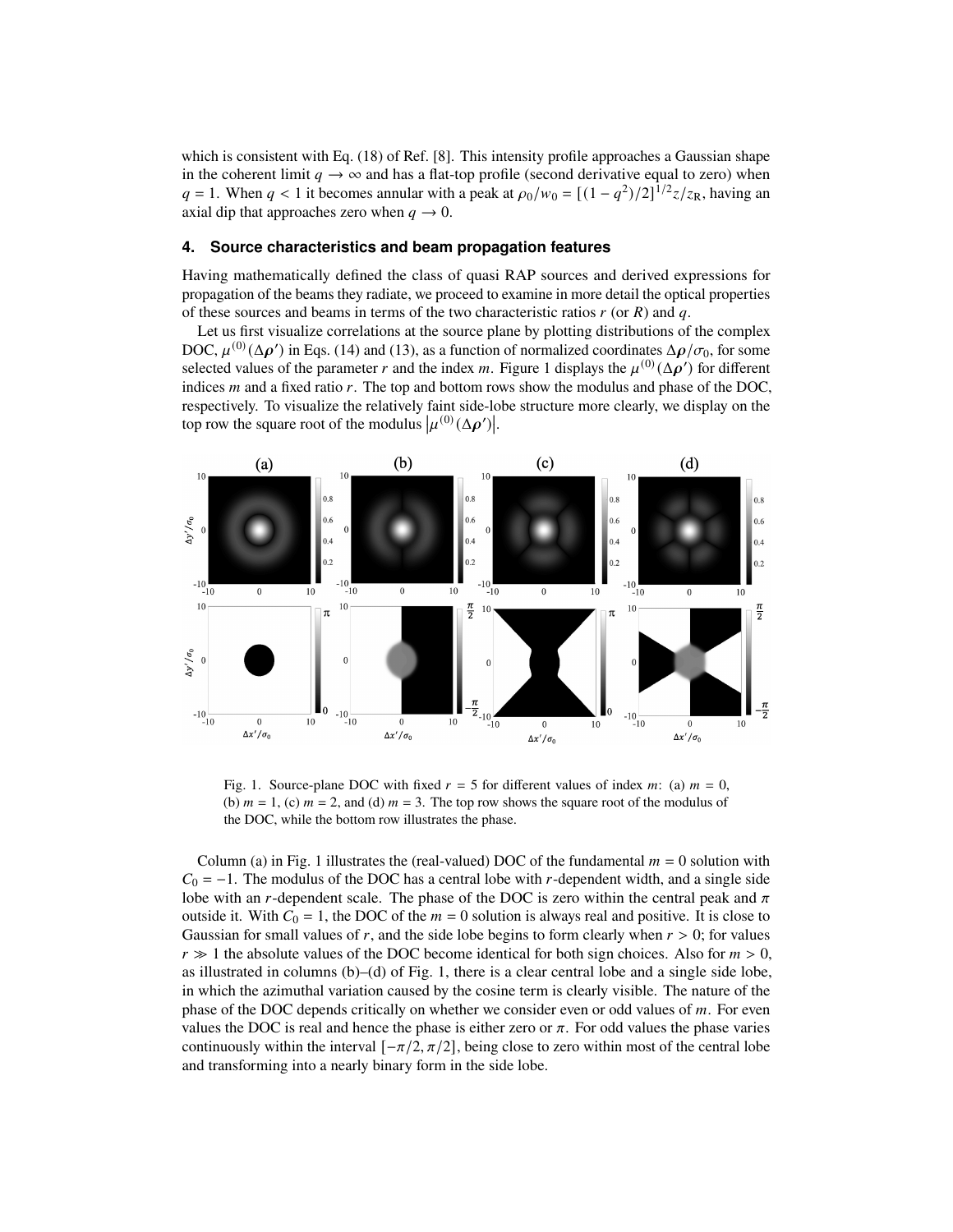In Fig. [2](#page-7-0) we fix the order index  $m$  and consider the effect of varying the scale parameter  $r$ . Here we concentrate on the (square root of) the modulus of the DOC; the phases (not shown) are again binary for even  $m$  and vary continuously for odd  $n$ . In the top row we consider the fundamental solution  $m = 0$  with  $C_0 = 1$ . In the limit  $r \to 0$  we obtain the LGSM source, for which the radius of the main lobe is at  $\rho = \sqrt{2}\sigma_0$ , and the peak of the side lobe is located at  $\rho = 2\sigma_0$ . When r is increased, the scale expands as shown in (a) and (b), and for values  $r > 4$  a widening dark annular zone begins to emerge between the bright central lobe and the annular side lobe. The peak radius of the side lobe increases non-linearly, but in the limit  $r \gg 1$  we have an asymptotic solution  $\rho \to r\sigma_0$ . In this limit the width of the central lobes no longer changes appreciably. If the fundamental  $m = 0$  solution with  $C_0 = 1$  is chosen, a similar dark annulus is formed (though at somewhat larger values of  $r$ ), and for large  $r$  the distributions for both sign choices become the same. Hence, in the limit  $r \gg 1$ , the DOC shows somewhat peculiar features: on one hand we have high short-range correlations within the main lobe, followed by the dark annulus with a low DOC, and finally some long-range radial correlations appear within the side lobe.



<span id="page-7-0"></span>Fig. 2. Square root of the absolute value of the source plane DOC with the index  $m$  fixed and r varied: (a)  $r = 1$ , (b)  $r = 4$ , (c)  $r = 6$ , and (d)  $r = 8$ . Top row:  $m = 0$ . Bottom row:  $m = 5$ .

The bottom row in Fig. [2](#page-7-0) shows the evolution of the DOC for  $m = 5$ . For small values of r we have an essentially Gaussian main lobe (irrespective of  $m$ ). The side lobe, where the azimuthal periodicity can be clearly seen, starts to form at around  $r > 2$ . Again a dark annulus begins to emerge for  $r > 4$  between the nearly rotationally symmetric central lobe and an expanding azimuthally modulated side lobe. Finally, it should be stressed that, even though the side lobe appears dim, it nevertheless has a decisive effect in the properties of the propagated beam.

Let us now proceed to examine the beam properties in the far zone. We found it convenient to use normalized spatial coordinates  $\tilde{\rho} = \rho_{\rm ZR}/(z w_0)$  in this zone, and to normalize the spectral density as  $\tilde{S}^{(\infty)}(\rho, z) = S^{(\infty)}(\rho, z) (z/z_R)^2$ . With these choices we compare the far-fields of the quasi RAP beams to those of the underlying GSM beam. When considering the modulus  $\left|\mu^{(\infty)}(\tilde{\rho}_1, \tilde{\rho}_2, z)\right|$  of the far-zone DOC, we again plot its square root. Finally, when considering the phase arg  $[\mu^{(\infty)}(\tilde{\rho}_1, \tilde{\rho}_2, z)]$  of the DOC, we plot the residual phase left after the spherical phase in Eq. [\(29\)](#page-5-0) has been extracted. In plotting results for propagated beams we additionally consider the ratio  *instead of*  $*r*$ *.*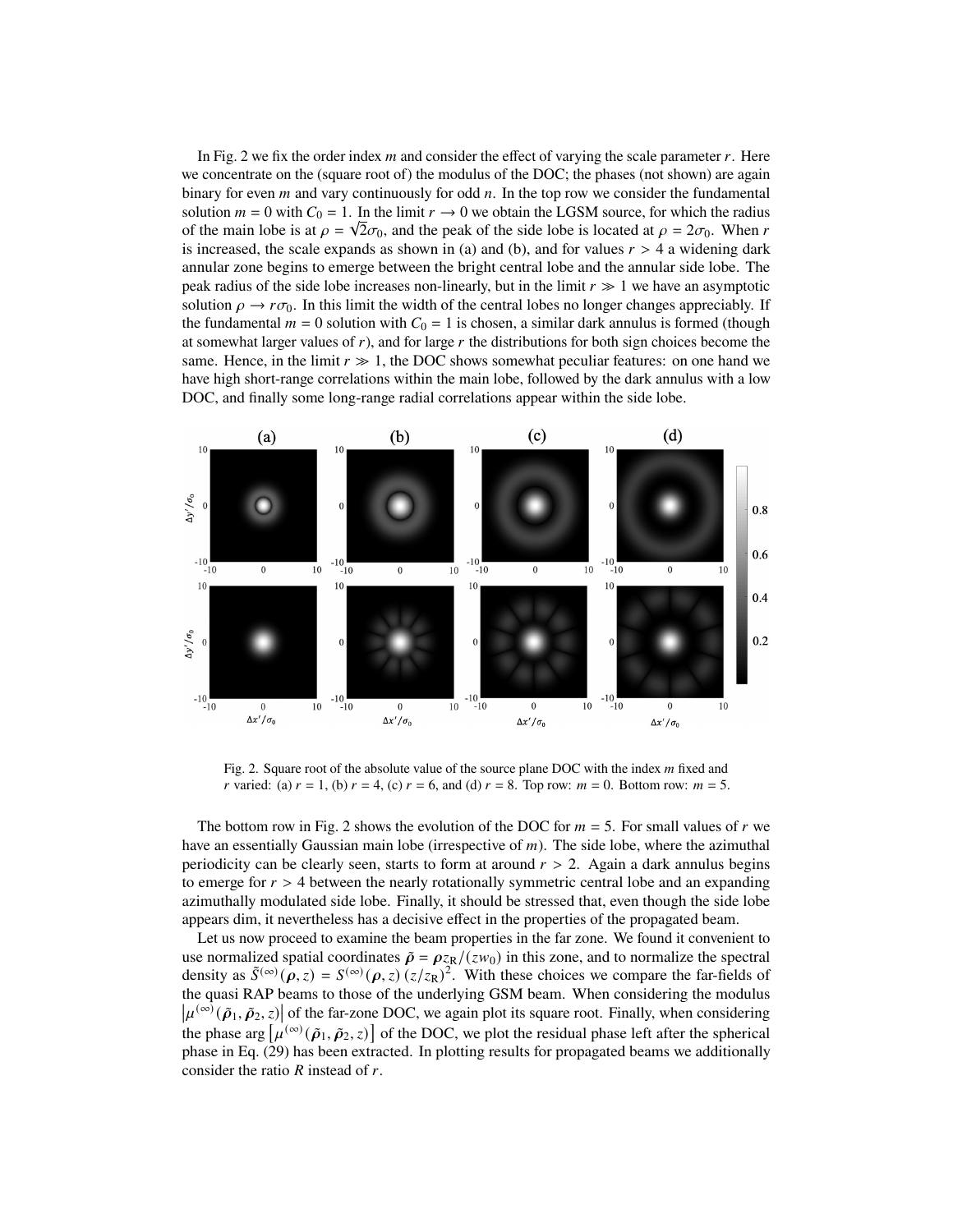It is clear from Eq. [\(31\)](#page-5-1) that the modulation contrast in the far-zone intensity profiles can be high only if the exponential factor in the Bessel contribution is of the order of unity, which is satisfied (for all values of q) if  $R \sim \sqrt{2}$  or smaller. This condition alone ensures the visibility of the azimuthal periodicity. However, to observe radial quasiperiodicity, the first zero  $\tilde{\rho}_0^{(m)}$  $_0^{(m)}$  of the *m*:th-order Bessel contribution should satisfy (at least) the condition  $\tilde{\rho}_0^{(m)}$  $\binom{m}{0}$  < 1, which leads to  $q < 2R/\tilde{\rho}_0^{(m)}$  $\binom{m}{0}$  if  $q \ll 1$ . To ensure that the first condition is securely satisfied, we now set  $R = 0.5$  and examine the dependence of the far-field beam properties on the global coherence parameter  $q$  and the index  $m$ .

In Fig. [3](#page-8-0) we first consider the case with moderate spatial coherence by fixing  $q = 0.1$ . At this value of the coherence parameter the azimuthal periodicity of the intensity profile is clearly visible and radial quasiperidicity is emerging. When the value of q is reduced further, to  $q = 0.01$ , also the radial structure of the beam becomes pronounced. On the other hand, the absolute value of the DOC approaches a Gaussian shape in these two cases. As the DOC takes real values (after spherical phase removal), its phase is not of interest. Therefore, we do not show the properties of DOC here to avoid redundancy.



<span id="page-8-0"></span>Fig. 3. Far-zone spectral density of the quasi RAP beam with  $R = 0.5$ , and (a)  $m = 0$ , (b)  $m = 1$ , (c)  $m = 2$ , and (d)  $m = 3$ . Top row:  $q = 0.1$ . Bottom row:  $q = 0.01$ .

When the beam propagates from the source plane towards to far zone, its quasi RAP features emerge gradually. The DOC loses its side-lobe structure and the intensity profile its original Gaussian form, begins to acquire azimuthal periodicity as well as radial quasiperiodicity. These transformations take place at distances of the order of the Rayleigh range of the corresponding GSM beam. In Fig. [4](#page-9-0) we illustrate the intensity distributions and the DOC at a propagation distance  $z = 3z_R$ . The spatial coordinates are scaled to  $w(z)$  and the spectral density is also normalized to  $(z/z_R)^2$ . From Fig. [4](#page-9-0) we can see that the quasi RAP effect is obvious in the intensity distribution and the DOC, in particular in its phase. The phase distribution, compared to that possessing azimuthal periodicity only in the source plane, exhibits quasi radial periodicity in the outer radial directions after propagation.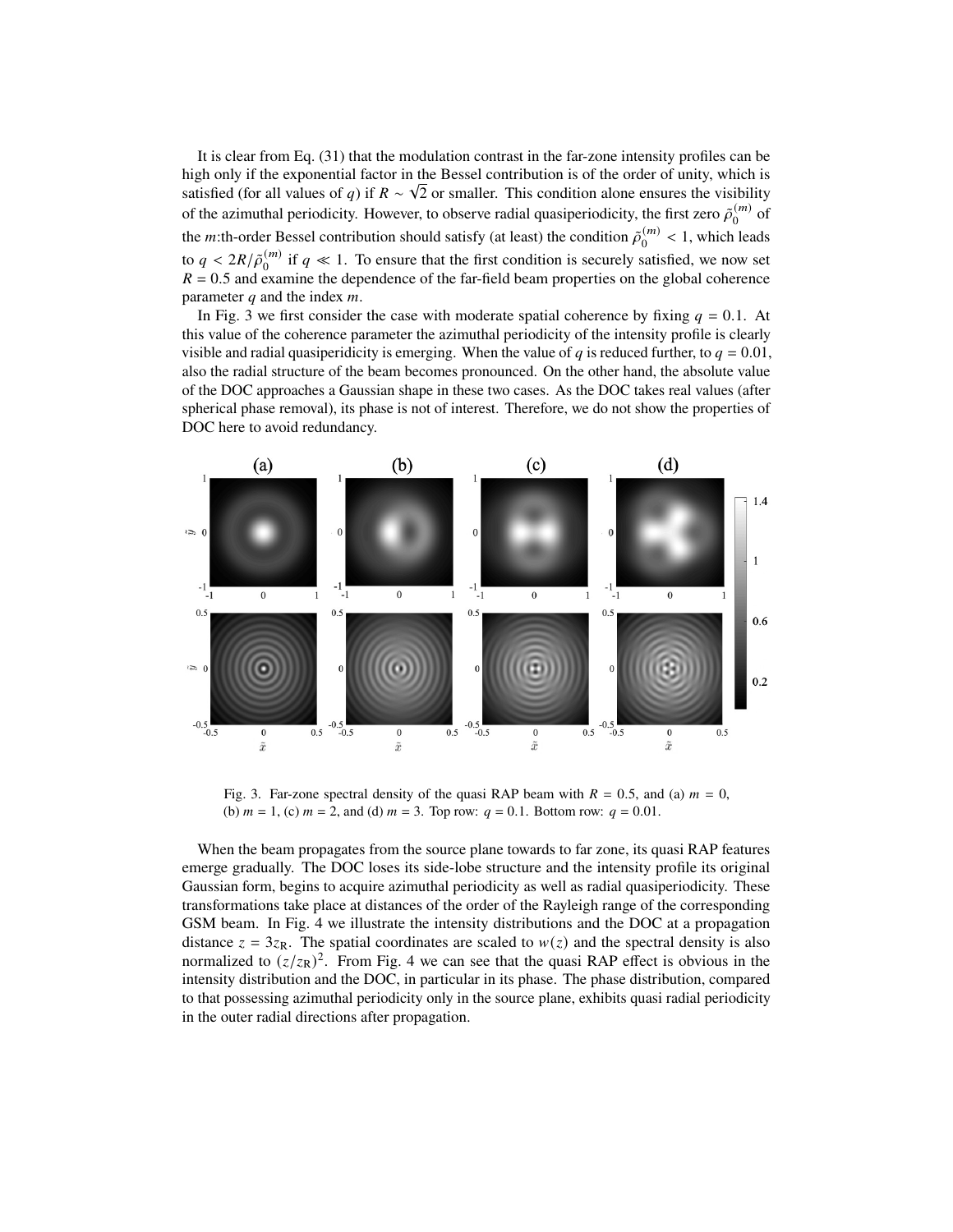

<span id="page-9-0"></span>Fig. 4. Spectral density and DOC  $\mu(\rho_1, 0, z)$  of the quasi RAP beam in the top row of Fig. 3  $(q = 0.1)$  at a propagation distance  $z = 3z_R$ . Top row: spectral density. Middle row: square root of the modulus of the DOC. Bottom row: residual phase of the DOC.

### **5. Experimental feasibility**

Beams of the type considered here can be generated experimentally along the lines proposed by Gori and Santarsiero [\[5\]](#page-12-4), in a  $2f$  Fourier-transform setup outlined in Fig. 5. The desired source plane CSD,  $W^{(0)}(\rho'_1, \rho'_2)$ , is generated at the output plane of the system, behind a Gaussian transmission filter of width  $w_0$ , from an incoherent input-plane field with a spatial intensity profile proportional to  $p(\mathbf{v})$ .

In general, one can use spatially uniform incoherent input-plane illumination and modulate the intensity profile with a continuous-tone filter P having a transmittance defined by Eq. [\(9\)](#page-2-1). However, in our case  $p(v, \phi)$  is a product of a radial Gaussian factor and a modulation factor. It is therefore far more light-efficient to first produce the Gaussian profile using an appropriately scaled image (provided by L1) of an incoherent Gaussian field generated, e.g., by illuminating a rotating diffuser RD with a Gaussian laser beam. This leaves only the modulation factor  $M(v, \phi) = M_0 [1 \pm J_m(2\pi r_0 v) \cos(m\phi)]$  to be produced by the intensity filter P. Here  $M_0$  is chosen such that the maximum value of  $M(v, \phi)$  does not exceed unity.

The filter P can in principle be produced by techniques such as grey-tone lithography or a grey-tone SLM. However, using spatially variable diffraction gratings is an attractive option. Consider, for instance, a linear binary phase grating of period  $d$ , line width  $c$ , and a depth corresponding to a phase delay of  $\pi$  radians between the lines and trenches. In view of the standard complex-amplitude transmission approach, the zeroth-order efficiency  $\eta_0$  of such a grating depends on the fill factor  $f = c/d$  according to  $\eta_0 = (1 - 2f)^2$ .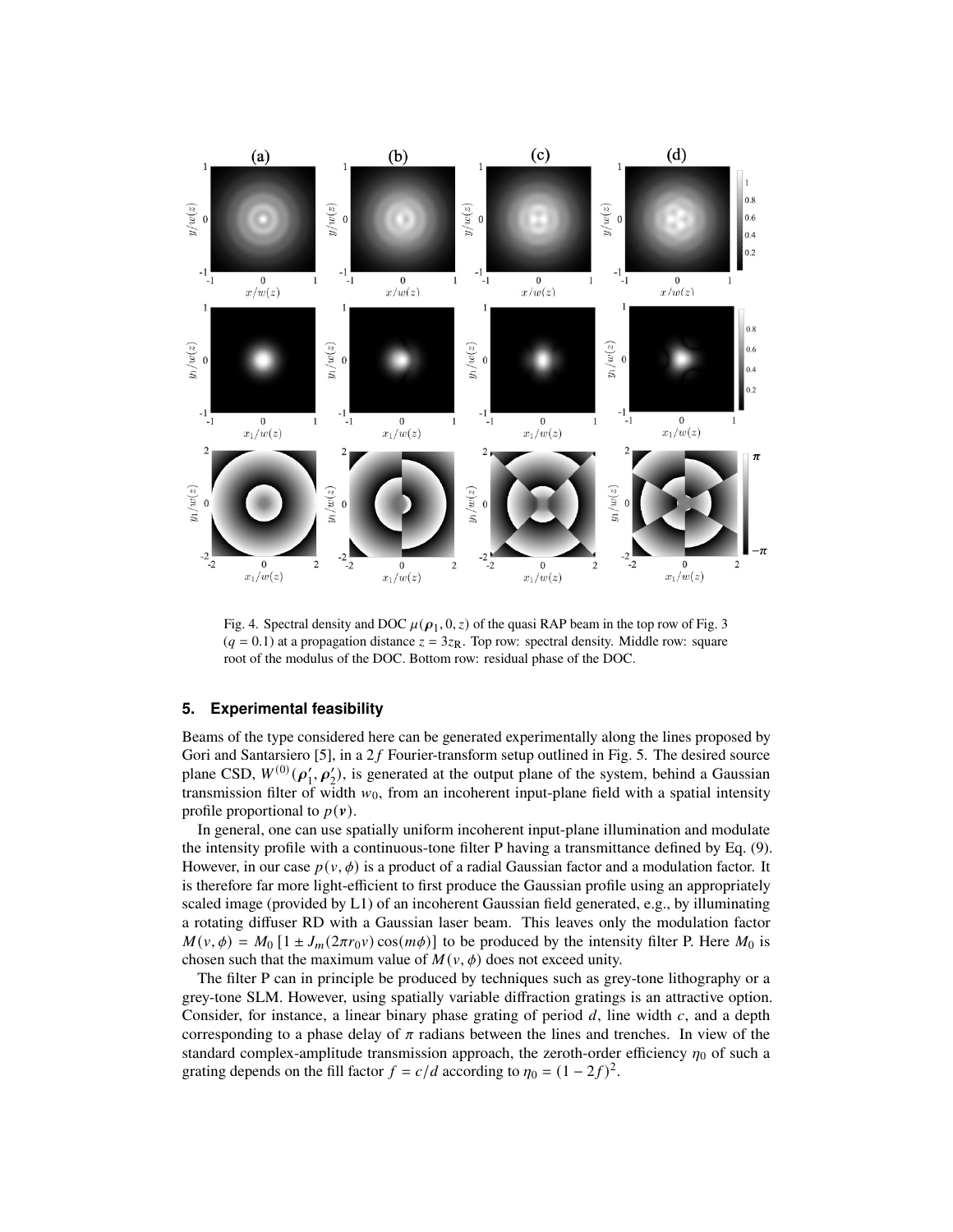

Fig. 5. Schematic setup for experimental generation and characterization of quasi RAP beams: RD is a rotating diffuser, P is an intensity filter, L1 represents an (afocal) imaging system, L2 is a Fourier-transform lens of focal length  $f$ , G is a Gaussian transmission filter, and D is a coherence detector.

Hence, if  $f = 0$  or  $f = 1$  (no grating), all light ends up in the zeroth order, while for other values of f some of the incident light is diffracted into higher orders indexed by an integer  $l \neq 0$ . In particular,  $\eta_0 = 0$  if  $f = 1/2$ , offering us a possibility to encode the modulation function  $M(v, \phi)$  into local fill-factor variations  $f(v, \phi)$  of a linear grating. This is accomplished if we demand that

$$
[1 - 2f(v, \phi)]^2 = M(v, \phi), \tag{35}
$$

which results in a coding

$$
f(v,\phi) = \frac{1}{2} \left[ 1 + \sqrt{M(v,\phi)} \right]
$$
 (36)

of  $M(v, \phi)$  into the local fill factor  $f(v, \phi)$ . The higher orders  $l \neq 0$  are (in paraxial approximation) centered at spatial positions  $x_l = l f / d$  in the  $\rho'$ -plane and are therefore filtered out by G if the parameters are chosen such that  $|x_{\pm 1}| \gg w_0$ . As a result, the grating appears as a metasurface with intensity transmittance  $M(v, \phi)$ .

We are currently planning an experimental setup of the type just described, with binary-phase grating filters fabricated by electron beam lithography and dry etching, and using a mirror-based wavefront folding interferometer [\[23\]](#page-12-20) as the coherence (and intensity) detector D in Fig. 5.

#### **6. Conclusions**

We have introduced a class of partially coherent sources that radiate quasi RAP intensity patterns as a consequence of a combination of a Bessel function and a cosine function in the source-plane complex DOC. Its primary characteristic is the adjustable periodicity and symmetry. The periodicity in radial direction is governed by the zeros of the derivative of the Bessel function of the first kind,  $J'_m$ , which is a function of source global coherence length  $q = \sigma_0/w_0$  and the radius  $r_0$ . The azimuthal periodicity can be modulated by the mode index  $m$ . This can be interpreted by the phase discontinuity of the CSD that leads to the periodic changes of the intensity distribution upon propagation. Regarding the symmetry of the intensity patterns, the contribution comes from the model index  $m$ . If  $m$  is even, the DOC is a real-valued function, and hence, the intensity pattern remains symmetric about the origin. When  $m$  takes odd values, indicating that the DOC is a complex function, the field is asymmetric about the origin. The ability of the quasi RAP beam to present peculiar periodic intensity patterns suggests that it may find potential applications in multi particle trapping and optical fractionation procedures.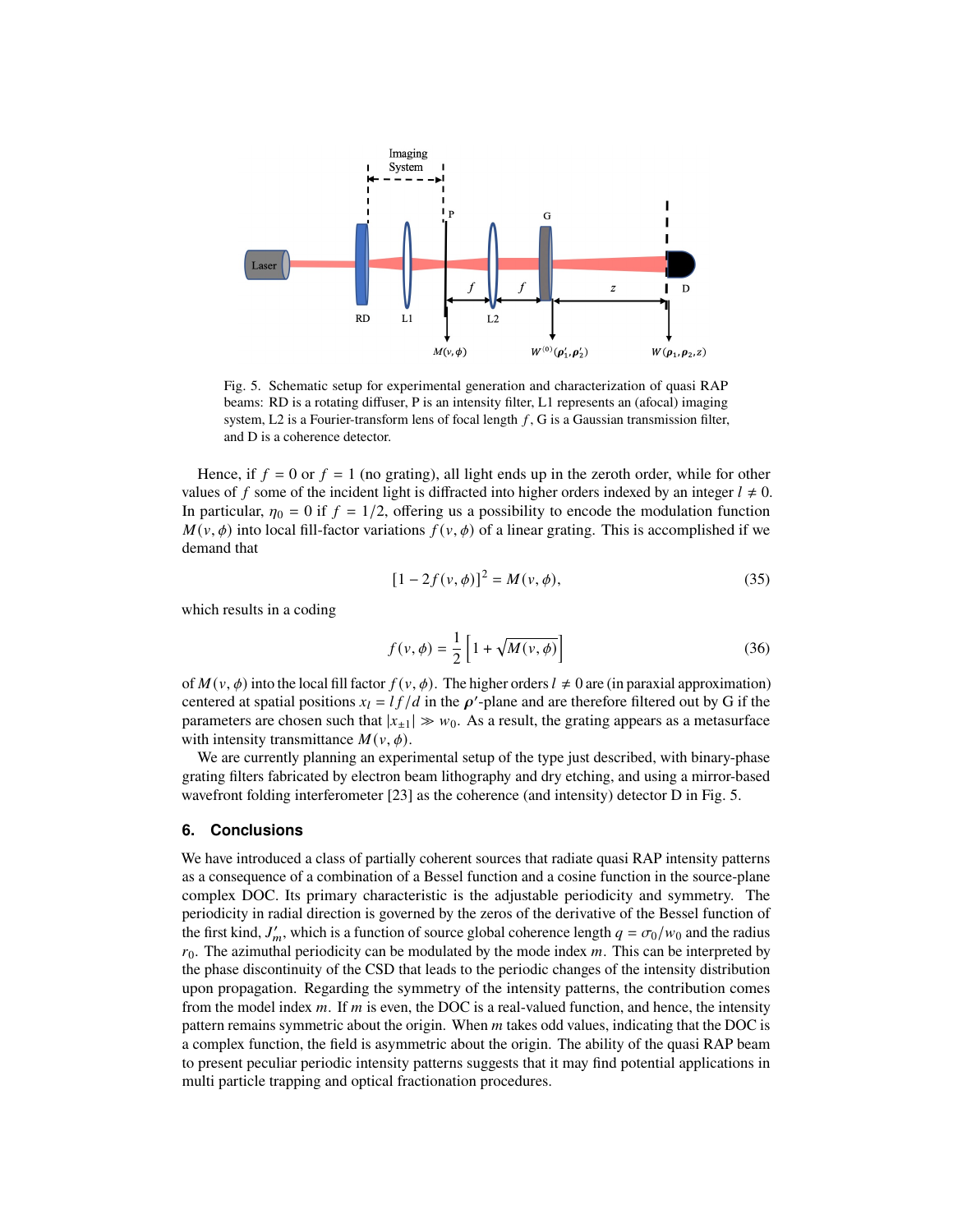#### **Appendix**

Using the polar representation also for spatial-difference coordinates and the weight function in [\(9\)](#page-2-1), Eq. [\(5\)](#page-1-1) takes the form

$$
f(\Delta \rho', \Delta \varphi') = 2\pi \sigma_0^2 \int_0^\infty \int_0^{2\pi} \exp\left(-2\pi^2 \sigma_0^2 v^2\right) \left[1 + J_m(2\pi r_0 v) \cos(m\phi)\right]
$$
  
×  $\exp\left[-i2\pi \Delta \rho' v \cos(\phi - \Delta \varphi')\right] v dv d\phi.$  (37)

<span id="page-11-0"></span>By using the formulas [\[24\]](#page-12-21)

$$
\exp(-ia\cos\theta) = \sum_{n=-\infty}^{\infty} (-i)^n J_n(a) \exp(-in\theta), \tag{38a}
$$

$$
\int_0^{2\pi} \exp(in\theta) d\theta = \begin{cases} 2\pi & \text{if } n = 0, \\ 0 & \text{if } n \neq 0, \end{cases}
$$
 (38b)

Eq. [\(37\)](#page-11-0) becomes

<span id="page-11-1"></span>
$$
f(\Delta \rho', \Delta \varphi') = 2\pi \sigma_0^2 \sum_{n=0, \pm m} (-i)^n \exp(in\Delta \phi) \mathcal{H}_n \left\{ t_n \exp\left(-2\pi^2 \sigma_0^2 v^2\right) \right\}.
$$
 (39)

Here  $t_0 = 1$ ,  $t_{\pm m} = \frac{1}{2} J_m(2\pi r_0 v)$ , and  $H_n$  represents the Hankel transform of order *n*, defined as

$$
\mathcal{H}_n\left\{G(v)\right\} = 2\pi \int_0^\infty v G(v) J_n(2\pi v \Delta \rho') dv. \tag{40}
$$

Then, by employing the formulas [\[24\]](#page-12-21)

$$
\int_0^\infty x^{m+1} e^{-\alpha x^2} J_m(\beta x) dx = \frac{\beta^m}{(2\alpha)^{m+1}} \exp\left(-\frac{\beta^2}{4\alpha}\right),\tag{41a}
$$

$$
\int_0^\infty e^{-\gamma x^2} J_m(\alpha x) J_m(\beta x) x \, dx = \frac{1}{2\gamma} \exp\left(-\frac{\alpha^2 + \beta^2}{4\gamma}\right) I_m\left(\frac{\alpha \beta}{2\gamma}\right),\tag{41b}
$$

Eq. [\(39\)](#page-11-1) yields

$$
f(\Delta \rho', \Delta \phi') = \exp\left(-\frac{\Delta \rho'^2}{2\sigma_0^2}\right) \left[1 + \cos(m\Delta \varphi') \exp\left(-\frac{r_0^2}{2\sigma_0^2}\right) I_m \left(\frac{r_0 \Delta \rho'}{\sigma_0^2}\right)\right].
$$
 (42)

Since  $f(0) = 1$  in Eq. [\(8\)](#page-2-0), we obtain Eq. [\(13\)](#page-2-2) in the main text.

#### **Funding**

M. Luo acknowledges the financial support of the National Natural Science Foundation of China (NSFC) (61805080), Hunan Provincial Natural Science Foundation of China (2019JJ50366) and the China Scholarship Council (CSC). M. Koivurova and J. Turunen acknowledge the financial support of the Academy of Finland through the PREIN Flagship Programme (projects 320165, 320166), and project 333938.

#### **Disclosures**

The authors declare no conflicts of interest.